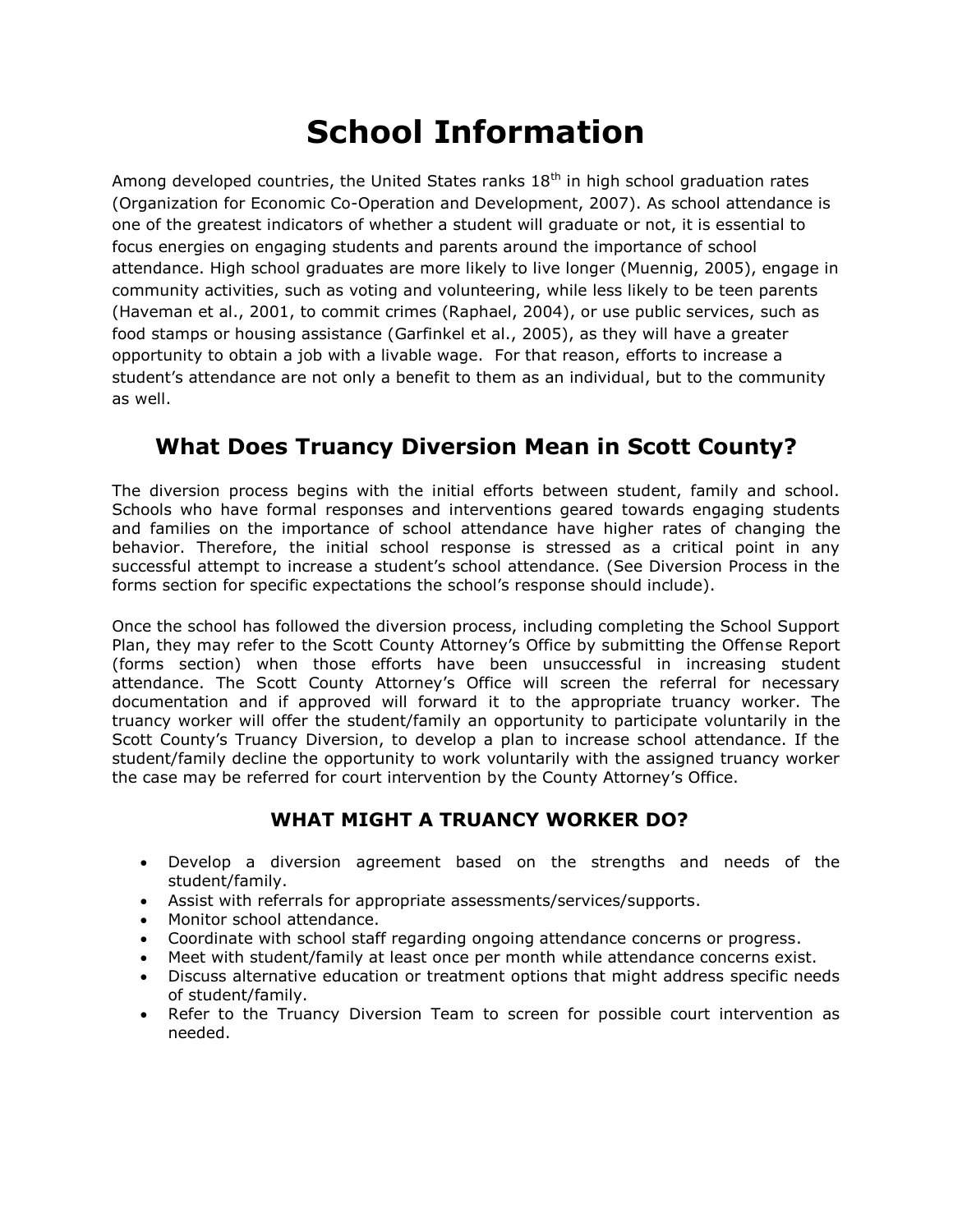## **WHAT ARE THE DESIRED OUTCOMES OF DIVERSION SERVICES?**

- Increased school attendance.
- Improved student/family relationships with school staff.
- Increased understanding of what factors are affecting the student's attendance and what options there are to build on strengths and address concerns.

### **Truancy Worker Assigned School Districts**

**Jennifer Nimps:** Belle Plaine, New Prague & Prior Lake

**Lindsay Chlan:** Shakopee, Jordan & Savage/Burnsville

**\*Online Schools, South West Metro Education Cooperative and Lakeville Area Schools will be distributed as they are accepted dependent on truancy worker case load. If student is currently working with a case manager or probation officer within Scott County that worker will oversee the truancy referral.** 

## **Links to Forms**

- **•** [Diversion Process](http://www.co.scott.mn.us/helpingpeoplehealth/children/Documents/DiversionProcess%20update%20August%202014.pdf)
- [School Support Plan](http://www.co.scott.mn.us/HelpingPeopleHealth/children/Documents/School%20Support%20Plan.pdf)
- [Truancy School Cheat Sheet](http://www.co.scott.mn.us/HelpingPeopleHealth/children/Documents/Truancy%20School%20Cheat%20Sheet.pdf)
- [Resource List](http://www.co.scott.mn.us/HelpingPeopleHealth/children/Documents/Truancy%20Resources.pdf)
- [Truancy Brochure](http://www.co.scott.mn.us/HelpingPeopleHealth/children/Documents/TruancyBrochure.pdf)
- MHC [Truancy Group Brochure](http://www.co.scott.mn.us/HelpingPeopleHealth/children/Documents/Mental%20Health%20Center%20Brochure.pdf)
- MHC [Truancy Group Referral](http://www.co.scott.mn.us/HelpingPeopleHealth/children/Documents/MHC-Truancy%20Referral%20Form.pdf)
- **[Scott County Truancy Offense Report](http://www.co.scott.mn.us/HelpingPeopleHealth/children/Documents/Truancy%20Offense%20Report%202014.pdf)**
- [Truancy Newsletter](http://www.co.scott.mn.us/HelpingPeopleHealth/children/Documents/Truancy%20newsletter%20(2).pdf)
- [Dropout Technical Report \(2007\)](http://www.co.scott.mn.us/HelpingPeopleHealth/children/Documents/SchoolDropOutTechnicalReport.pdf)
- [OJJDP Article \(2001\)](http://www.co.scott.mn.us/HelpingPeopleHealth/children/Documents/OJJDP%20Article2001.pdf)

#### **Linked Website Resources**

#### **Statistic Brain** <http://www.statisticbrain.com/>

This website will give statistics on many different areas that are current within the last couple of years.

#### **Alliance for Excellent Education**

[http://www.all4ed.org/about\\_the\\_crisis/Students/Literacy/Issue+Briefs](http://www.all4ed.org/about_the_crisis/Students/Literacy/Issue+Briefs)

This is an article that speaks specifically to the benefits to the community/society when youth graduate from high school and the specific risk areas to the community when youth do not graduate.

#### **Attendance Works** <http://www.attendanceworks.org/>

This website gives a variety of information on positive ways to increase attendance and how that benefits student, school and community. Attendance Works "Advancing Student